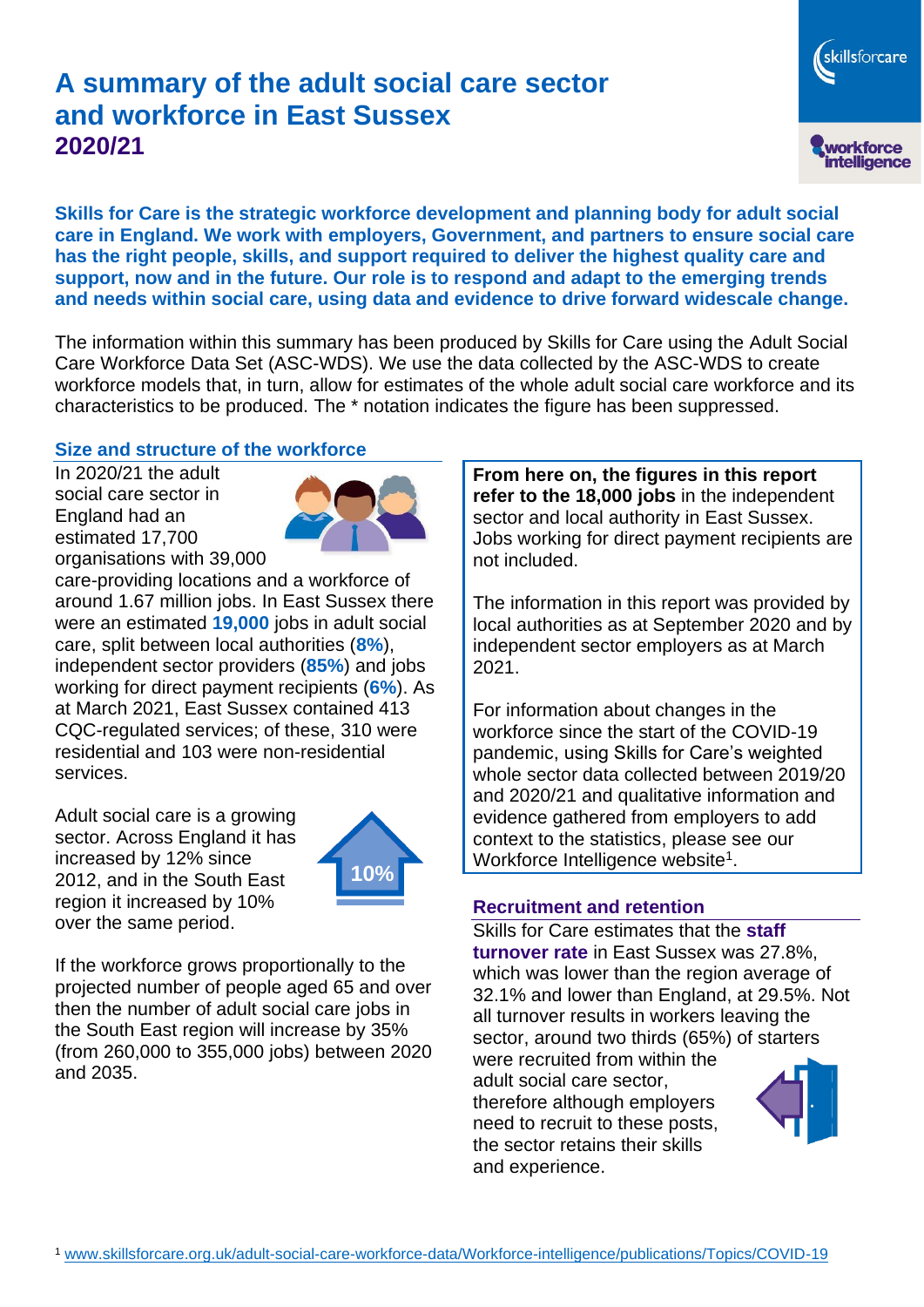Adult social care has an experienced 'core' of workers. Workers in East Sussex had on average **8.8 years of experience in the sector** and 79% of the workforce had been working in the sector for at least three years.

Using both workforce intelligence evidence and our links with employers and stakeholders across England, we know that recruitment and retention is one of the largest issues faced by employers. We have many resources and tools available to help, for example the 'Values-based recruitment and retention toolkit'<sup>2</sup> and 'Seeing potential: widen your talent pool'. <sup>3</sup> For more information please visit: [www.skillsforcare.org.uk/recruitment-retention](http://www.skillsforcare.org.uk/recruitment-retention)

## **Employment information**

We estimate East Sussex had **18,000** adult social care jobs employed in the local authority and independent sectors. These included 1,300 managerial roles, 800 regulated professionals, 12,500 direct care (including 10,500 care workers), and 3,200 other-non-care proving roles.

The average number of **sickness days** taken in the last year in East Sussex was 9.9, (8.7 in South East and 9.5 across England). With an estimated directly employed workforce of 16,500, this would mean employers in East Sussex lost approximately **164,000 days to sickness in 2020/21**. In England levels of staff sickness have nearly doubled over the course of the pandemic between 2019/20 and 2020/21, in total around 6 million extra days were lost to sickness than in the year before.

Less than a quarter (20%) of the workforce in East Sussex were on zero-hours contracts. Around a half (55%) of the workforce usually worked full-time hours and 45% were parttime.

# **Chart 1. Proportion of workers on zero hours contracts by area**

**England** South East East Sussex



# **Workforce demographics**

The majority (81%) of the workforce in East Sussex were female, and the average age was 44.1 years old. Workers aged



24 and under made up 10% of the workforce and workers aged over 55 represented 28%. Given this age profile approximately 5,100 people will be reaching retirement age in the next 10 years.

Nationality varied by region, in England 83% of the workforce identified as British, while in the South East region this was 77%. An estimated 84% of the workforce in East Sussex identified as British, 10% identified as of an EU nationality and 6% a non-EU nationality, therefore there was a higher reliance on EU than non-EU workers.

## **Pay**



Table 1 shows the full-time equivalent annual or hourly pay rate of selected job roles in East Sussex (area), South East (region) and England. All figures

represent the independent sector as at March 2021, except social workers which represent the local authority sector as at September 2020. At the time of analysis, the National Living Wage was £8.72.

#### **Table 1. Average pay rate of selected job roles by area**

|                                 | England | Region  | Area    |
|---------------------------------|---------|---------|---------|
| Full-time equivalent annual pay |         |         |         |
| Social Worker <sup>t</sup>      | £37,100 | £37,500 | £38,800 |
| Registered nurse                | £33,600 | £35,000 | £34,700 |
| Hourly pay                      |         |         |         |
| National Living<br>Wage         | £8.72   | £8.72   | £8.72   |
| Senior care worker              | £10.00  | £10.22  | £10.28  |
| Care worker                     | £9.29   | £9.46   | £9.56   |
| Support and<br>outreach         | £9.53   | £9.62   | £10.04  |

†Local authority social workers only.

Please note that pay varies by sector, with local authority pay generally being higher than independent sector pay.

[www.skillsforcare.org.uk/vba](http://www.skillsforcare.org.uk/vba)